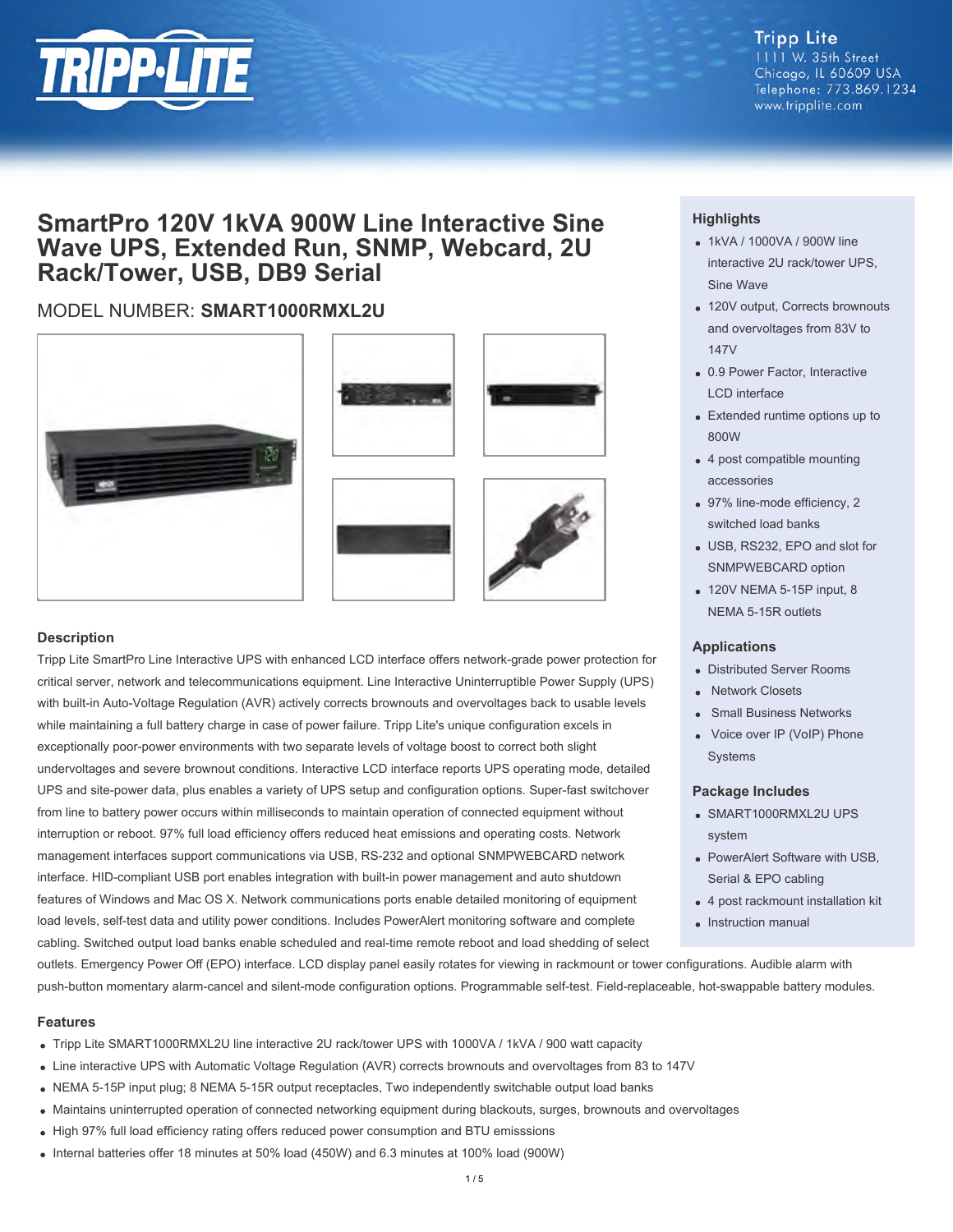

- Extended runtime is available with optional BP36V15-2U (limit 1); BP36V42-3U (multi-pack compatible); BP36V27-2US (multi-pack compatible), Output is reduced to 1200 watts maximum with external battery packs
- External battery configurations require the use of Tripp Lite's External Battery Configuration Software (see manual)
- Hot-swappable, user-replaceable internal batteries and external battery packs can be replaced with no disruption to connected equipment
- Front panel LCD monitoring screen with MODE and ENTER buttons reports operating mode with 5-bar battery charge graphic, plus 7 selectable screens of detailed UPS and site power information
- LCD interface also supports a number of advanced user setup and operating preferences
- Ships with 4 post rackmount installation hardware; Optional 2POSTRMKITWM enables 2 post rackmount/wallmount installation; Optional 2-9USTAND enables tower placement
- Built-in USB, RS-232 and optional SNMPWEBCARD accessory monitoring options
- HID-compliant USB port enables integration with built-in power management and auto shutdown features of Windows and Mac OS X
- Included PowerAlert UPS monitoring software; Built-in Emergency Power Off (EPO) interface with cable

# **Specifications**

| <b>OUTPUT</b>                                      |                                                                        |  |
|----------------------------------------------------|------------------------------------------------------------------------|--|
| <b>Output Capacity Details</b>                     | Max output de-rates to 800 watts with external battery packs connected |  |
| Output Volt Amp Capacity (VA)                      | 1000                                                                   |  |
| Output kVA Capacity (kVA)                          | $\mathbf{1}$                                                           |  |
| <b>Output Watt Capacity (Watts)</b>                | 900                                                                    |  |
| Power Factor                                       | .9                                                                     |  |
| Nominal Output Voltage(s)<br>Supported             | <b>120V</b>                                                            |  |
| <b>Frequency Compatibility</b>                     | 60 Hz                                                                  |  |
| Output Voltage Regulation (Line<br>Mode)           | 120V (+6%, -14%)                                                       |  |
| <b>Output Voltage Regulation (Battery</b><br>Mode) | $+/-5%$                                                                |  |
| <b>Output Receptacles</b>                          | $(8)$ 5-15R                                                            |  |
| Load Management Receptacles                        | Two switchable two outlet 5-15R load banks                             |  |
| Output AC Waveform (AC Mode)                       | Pure Sine wave                                                         |  |
| Output AC Waveform (Battery Mode)                  | Pure Sine wave                                                         |  |
| <b>INPUT</b>                                       |                                                                        |  |
| Rated input current (Maximum Load)                 | 9.2A                                                                   |  |
| Nominal Input Voltage(s) Supported                 | <b>120V AC</b>                                                         |  |
| UPS Input Connection Type                          | $5-15P$                                                                |  |
| UPS Input Cord Length (ft.)                        | 10                                                                     |  |
| UPS Input Cord Length (m)                          | $\ensuremath{\mathsf{3}}$                                              |  |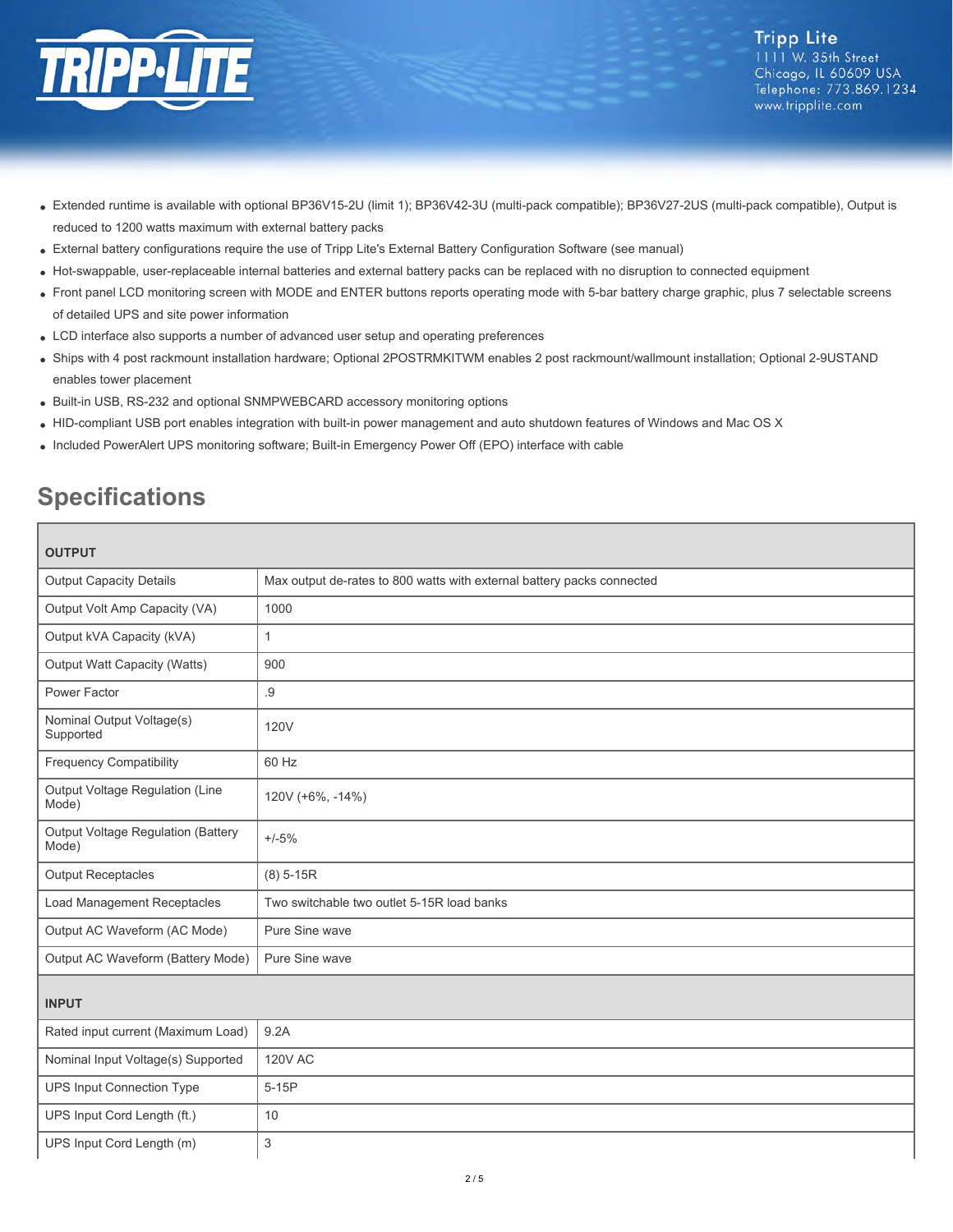

| <b>Recommended Electrical Service</b>         | 15A 120V                                                                                                                                                                                                                                                                                                 |  |
|-----------------------------------------------|----------------------------------------------------------------------------------------------------------------------------------------------------------------------------------------------------------------------------------------------------------------------------------------------------------|--|
| Input Phase                                   | Single-Phase                                                                                                                                                                                                                                                                                             |  |
| <b>BATTERY</b>                                |                                                                                                                                                                                                                                                                                                          |  |
|                                               |                                                                                                                                                                                                                                                                                                          |  |
| Full Load Runtime (min.)                      | 6.3 min. (900w)                                                                                                                                                                                                                                                                                          |  |
| Half Load Runtime (min.)                      | 18 min. (450w)                                                                                                                                                                                                                                                                                           |  |
| <b>Expandable Battery Runtime</b>             | Extended runtime supported via optional external battery packs                                                                                                                                                                                                                                           |  |
| External Battery Pack Compatibility           | BP36V15-2U (limit 1); BP36V42-3U (multi-pack compatible); BP36V27-2US (multi-pack compatible)                                                                                                                                                                                                            |  |
| DC System Voltage (VDC)                       | 36                                                                                                                                                                                                                                                                                                       |  |
| Battery Recharge Rate (Included<br>Batteries) | Less than 4.5 hours from 10 to 90% (typical, full load discharge)                                                                                                                                                                                                                                        |  |
| Internal UPS Replacement Battery<br>Cartridge | <b>RBC93-2U</b>                                                                                                                                                                                                                                                                                          |  |
| <b>Battery Access</b>                         | Front panel battery access door                                                                                                                                                                                                                                                                          |  |
| <b>Battery Replacement Description</b>        | Hot-swappable, replaceable batteries                                                                                                                                                                                                                                                                     |  |
| <b>VOLTAGE REGULATION</b>                     |                                                                                                                                                                                                                                                                                                          |  |
| <b>Voltage Regulation Description</b>         | Automatic voltage regulation (AVR) maintains line power operation with an input voltage range of 83 to 147                                                                                                                                                                                               |  |
| Overvoltage Correction                        | Input voltages between 127 and 147 are reduced by 12%                                                                                                                                                                                                                                                    |  |
| <b>Undervoltage Correction</b>                | Input voltages between 104 and 83 are boosted by 14%                                                                                                                                                                                                                                                     |  |
| <b>USER INTERFACE, ALERTS &amp; CONTROLS</b>  |                                                                                                                                                                                                                                                                                                          |  |
| Front Panel LCD Display                       | Front panel LCD information and configuration screen offers detailed UPS and site power status and operating<br>data, plus configuration of voltage, frequency, operating mode, alarm function and a variety of additional options<br>(see manual for detailed LCD configuration and monitoring options) |  |
| Switches                                      | 3 pushbutton switches control OFF / ON power status, MODE selection and MUTE / ENTER control functions                                                                                                                                                                                                   |  |
| Alarm Cancel Operation                        | Power-fail alarm can be temporarily silenced using alarm-cancel switch; silent mode alarm configuration option<br>available                                                                                                                                                                              |  |
| Audible Alarm                                 | Audible alarm indicates UPS startup, power-failure, low-battery, overload, UPS fault and remote shutdown conditions                                                                                                                                                                                      |  |
| <b>SURGE / NOISE SUPPRESSION</b>              |                                                                                                                                                                                                                                                                                                          |  |
| UPS AC Suppression Joule Rating               | 570                                                                                                                                                                                                                                                                                                      |  |
| EMI / RFI AC Noise Suppression                | Yes                                                                                                                                                                                                                                                                                                      |  |
| AC Suppression Response Time                  | Instantaneous                                                                                                                                                                                                                                                                                            |  |
| <b>PHYSICAL</b>                               |                                                                                                                                                                                                                                                                                                          |  |

| Included Mounting Accessory<br>Description                       | 4 post rackmount installation accessories included                           |
|------------------------------------------------------------------|------------------------------------------------------------------------------|
| Installation Form Factors Supported<br>with Optional Accessories | 2 post rackmount (2POSTRMKITWM); Wallmount (2POSTRMKITWM); Tower (2-9USTAND) |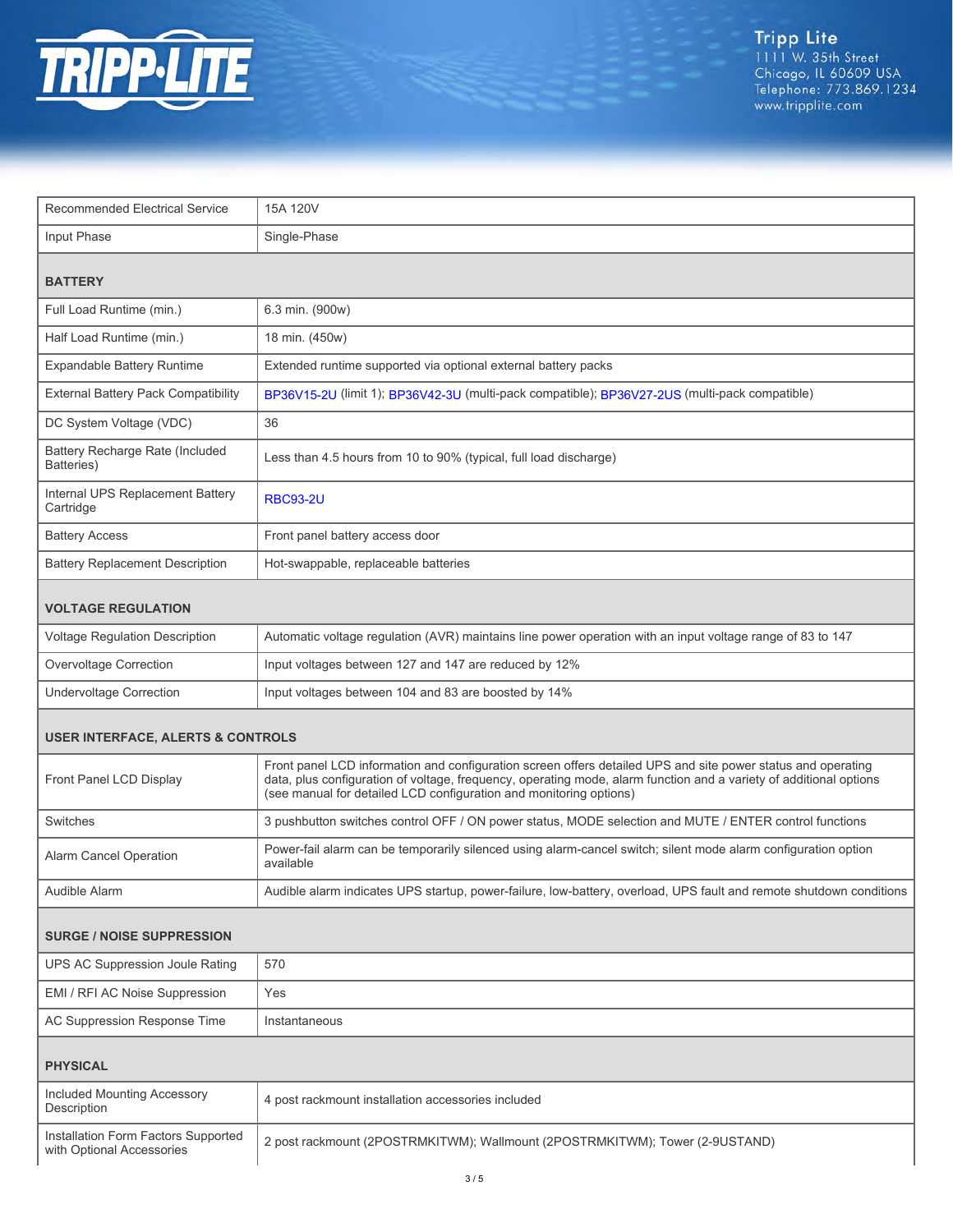

Tripp Lite<br>1111 W. 35th Street<br>Chicago, IL 60609 USA<br>Telephone: 773.869.1234<br>www.tripplite.com

| Primary Form Factor                                 | Rackmount                                                                                                                                               |  |
|-----------------------------------------------------|---------------------------------------------------------------------------------------------------------------------------------------------------------|--|
| <b>UPS Power Module Dimensions</b><br>(hwd, in.)    | $3.5 \times 17.5 \times 13.5$                                                                                                                           |  |
| <b>UPS Power Module Dimensions</b><br>(hwd, cm)     | 8.9 x 44.4 x 34.3                                                                                                                                       |  |
| Rack Height (U Spaces)                              | $\overline{2}$                                                                                                                                          |  |
| UPS Power Module Weight (lbs.)                      | 45.5                                                                                                                                                    |  |
| UPS Power Module Weight (kg)                        | 20.7                                                                                                                                                    |  |
| UPS Shipping Dimensions (hwd / in.)                 | 9 x 23.5 x 23.5                                                                                                                                         |  |
| UPS Shipping Dimensions (hwd /<br>cm)               | 22.9 x 59.7 x 59.7                                                                                                                                      |  |
| Shipping Weight (lbs.)                              | 56.5                                                                                                                                                    |  |
| Shipping Weight (kg)                                | 25.7                                                                                                                                                    |  |
| <b>Cooling Method</b>                               | Fan                                                                                                                                                     |  |
| <b>UPS Housing Material</b>                         | Steel                                                                                                                                                   |  |
| <b>ENVIRONMENTAL</b>                                |                                                                                                                                                         |  |
| <b>Operating Temperature Range</b>                  | +32 to +104 degrees Fahrenheit / 0 to +40 degrees Celsius                                                                                               |  |
| Storage Temperature Range                           | +5 to +122 degrees Fahrenheit / -15 to +50 degrees Celsius                                                                                              |  |
| <b>Relative Humidity</b>                            | 0 to 95%, non-condensing                                                                                                                                |  |
| AC Mode BTU / Hr. (Full Load)                       | 89                                                                                                                                                      |  |
| Battery Mode BTU / Hr. (Full Load)                  | 540                                                                                                                                                     |  |
| AC Mode Efficiency Rating (100%<br>Load)            | 97%                                                                                                                                                     |  |
| <b>COMMUNICATIONS</b>                               |                                                                                                                                                         |  |
| Communications Interface                            | USB (HID enabled); DB9 Serial; EPO (emergency power off); Slot for SNMP/Web interface                                                                   |  |
| Network Monitoring Port Description                 | Supports detailed monitoring of UPS and site power conditions                                                                                           |  |
| <b>PowerAlert Software</b>                          | Included                                                                                                                                                |  |
| <b>Communications Cable</b>                         | USB, DB9 and EPO cabling included                                                                                                                       |  |
| WatchDog Compatibility                              | Supports Watchdog application, OS and hard-reboot restart options for remote applications                                                               |  |
| Network UPS Tools Compatibility                     | NUT compatible. See the full list of Tripp Lite NUT compatible UPS systems at<br>http://www.networkupstools.org/stable-hcl.html?manufacturer=Tripp Lite |  |
| <b>LINE / BATTERY TRANSFER</b>                      |                                                                                                                                                         |  |
| <b>Transfer Time</b>                                | 4 milliseconds (AC to battery mode), 3 millisecond (Battery to AC mode)                                                                                 |  |
| Low Voltage Transfer to Battery<br>Power (Setpoint) | 83                                                                                                                                                      |  |